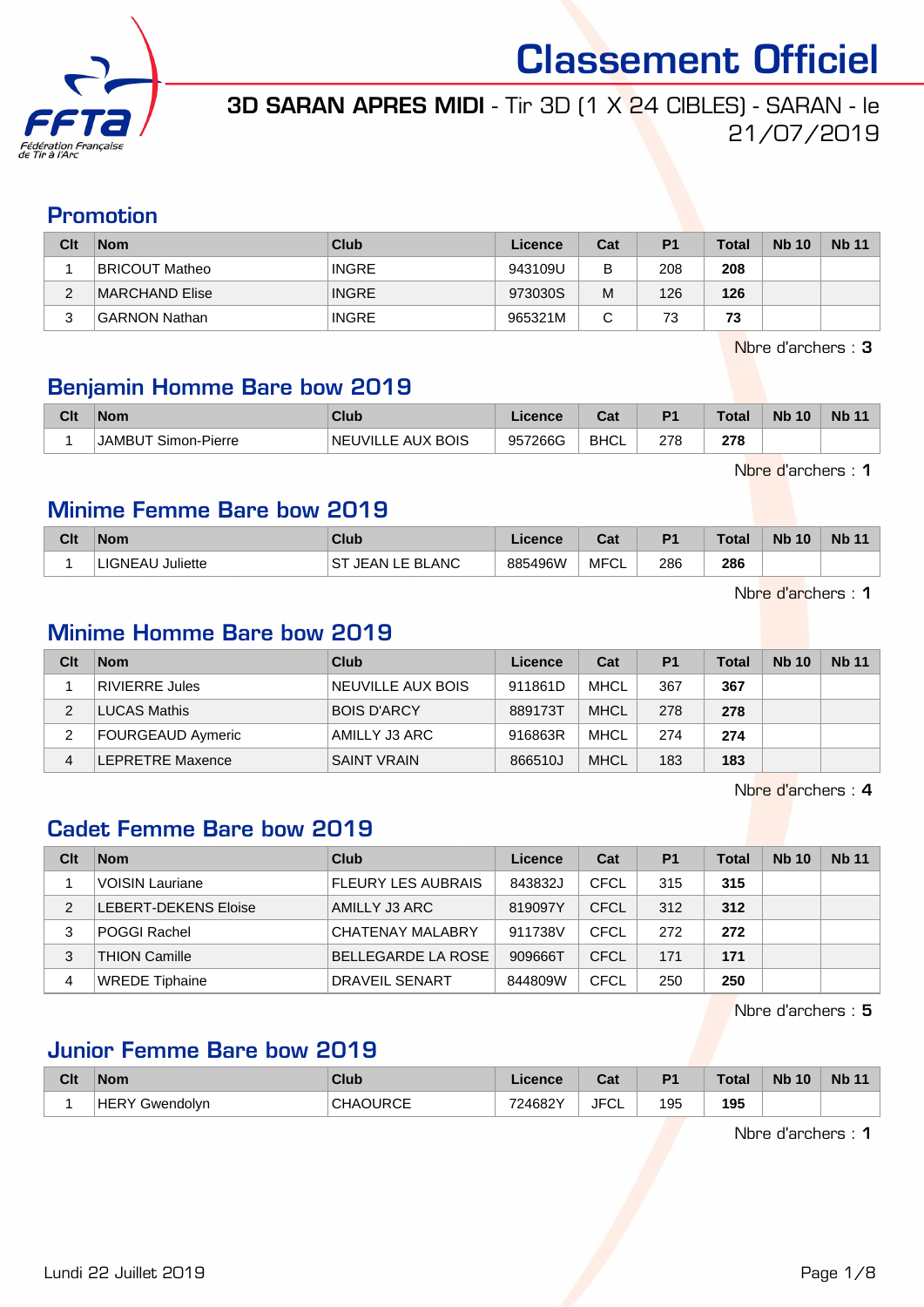

## 3D SARAN APRES MIDI - Tir 3D (1 X 24 CIBLES) - SARAN - le 21/07/2019

#### Junior Homme Bare bow 2019

| Clt | <b>Nom</b>         | <b>Club</b>                     | Licence | ີີີ່<br>⊍d  | D <sub>1</sub> | <b>Total</b> | <b>Nb 10</b> | <b>N<sub>b</sub></b> |
|-----|--------------------|---------------------------------|---------|-------------|----------------|--------------|--------------|----------------------|
|     | <b>WREDE Kevin</b> | <b>SENART</b><br><b>DRAVEIL</b> | 735458L | <b>JHCL</b> | 384            | 384          |              |                      |

Nbre d'archers : 1

## Senior 1 Femme Bare bow 2019

| Clt | <b>Nom</b>     | Club            | Licence | Cat                | P <sub>1</sub> | <b>Total</b> | <b>Nb 10</b> | <b>Nb 11</b> |
|-----|----------------|-----------------|---------|--------------------|----------------|--------------|--------------|--------------|
|     | GIRARD Marine  | CHATEAUROUX     | 663233F | S1FCL              | 349            | 349          |              |              |
| ▃   | MOUTON Adeline | <b>BOULOIRE</b> | 806392N | S <sub>1</sub> FCL | 281            | 281          |              |              |

Nbre d'archers : 2

#### Senior 1 Homme Bare bow 2019

| Clt | <b>Nom</b>               | Club                   | Licence | Cat                | P <sub>1</sub> | Total | <b>Nb 10</b> | <b>Nb 11</b> |
|-----|--------------------------|------------------------|---------|--------------------|----------------|-------|--------------|--------------|
|     | ARCHAMBAULT Thomas       | <b>VARENNES CHANGY</b> | 835044G | S <sub>1</sub> HCL | 368            | 368   |              |              |
| 2   | <b>GUERIVE Thomas</b>    | <b>OLIVET</b>          | 442005R | S <sub>1</sub> HCL | 339            | 339   |              |              |
| 3   | <b>BAILLY Erwin</b>      | <b>CHEVREUSE</b>       | 948152A | S <sub>1</sub> HCL | 312            | 312   |              |              |
| 4   | <b>CHARREIRE Tristan</b> | <b>CHATEAUROUX</b>     | 912859N | S <sub>1</sub> HCL | 169            | 169   |              |              |

Nbre d'archers : 4

## Senior 2 Femme Bare bow 2019

| Clt | <b>Nom</b>             | Club                            | <b>Licence</b> | Cat                | P <sub>1</sub> | Total | <b>Nb 10</b> | <b>Nb 11</b> |
|-----|------------------------|---------------------------------|----------------|--------------------|----------------|-------|--------------|--------------|
|     | <b>LAFAURIE Cecile</b> | <b>LISSES</b>                   | 350747X        | S <sub>2</sub> FCL | 338            | 338   |              |              |
|     | MOREAU Florence        | SIGLOY                          | 782560J        | S <sub>2</sub> FCL | 251            | 251   |              |              |
| 2   | <b>SAKUMA Corinne</b>  | ROCHEFORT EN<br><b>YVELINES</b> | 897516L        | S <sub>2</sub> FCL | 313            | 313   |              |              |
| 3   | <b>BELLONE Valerie</b> | <b>FORGES LES BAINS</b>         | 852186P        | S <sub>2</sub> FCL | 255            | 255   |              |              |

Nbre d'archers : 4

#### Senior 2 Homme Bare bow 2019

| Clt            | <b>Nom</b>                   | <b>Club</b>                         | Licence | Cat                | P <sub>1</sub> | <b>Total</b> | <b>Nb 10</b> | <b>Nb 11</b> |
|----------------|------------------------------|-------------------------------------|---------|--------------------|----------------|--------------|--------------|--------------|
|                | <b>ANGOUILLANT Michel</b>    | <b>EPERNON</b>                      | 971985F | S <sub>2</sub> HCL | 378            | 378          |              |              |
|                | <b>HUSSON Pascal</b>         | ARCHERS DIONYSIENS<br><b>CIE</b>    | 699105X | S <sub>2</sub> HCL | 352            | 352          |              |              |
| 2              | <b>BOISBEAU Jean-Jacques</b> | <b>INGRE</b>                        | 683131J | S <sub>2</sub> HCL | 336            | 336          |              |              |
| 3              | <b>LEBEL Thierry</b>         | <b>INGRE</b>                        | 907407M | S <sub>2</sub> HCL | 292            | 292          |              |              |
| 4              | <b>DENIS Jacky</b>           | <b>CHAMBRAY LES</b><br><b>TOURS</b> | 694419D | S <sub>2</sub> HCL | 332            | 332          |              |              |
| $\overline{4}$ | <b>BIDOUX Thierry</b>        | ARCHERS DIONYSIENS<br><b>CIE</b>    | 793463K | S <sub>2</sub> HCL | 276            | 276          |              |              |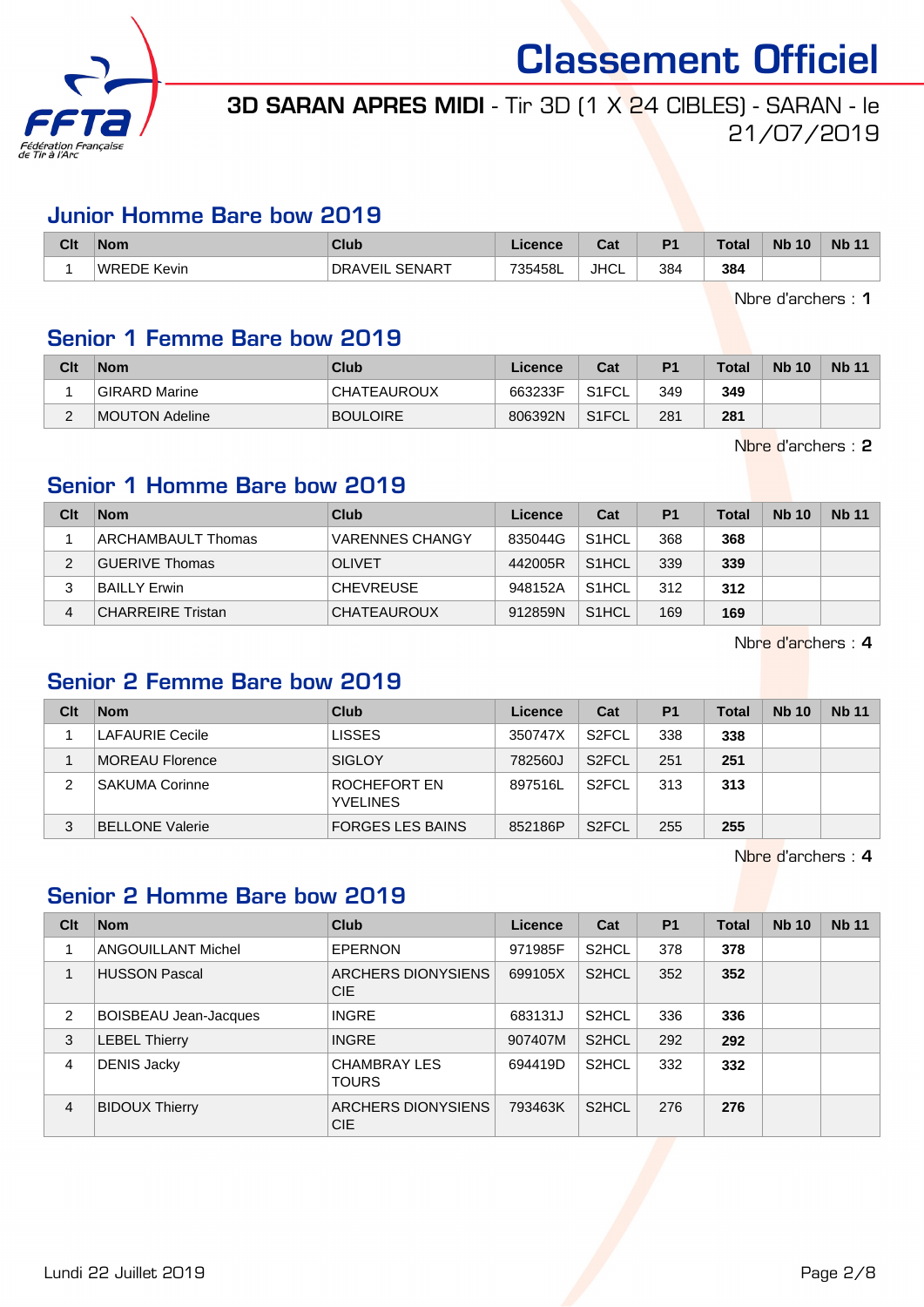

3D SARAN APRES MIDI - Tir 3D (1 X 24 CIBLES) - SARAN - le 21/07/2019

#### Senior 2 Homme Bare bow 2019 (Suite)

| Clt | <b>Nom</b>            | Club                       | Licence | Cat                | P <sub>1</sub> | <b>Total</b> | <b>Nb 10</b> | <b>Nb 11</b> |
|-----|-----------------------|----------------------------|---------|--------------------|----------------|--------------|--------------|--------------|
| 5   | LE PELLEC Fabrice     | <b>DREUX</b>               | 897712Z | S <sub>2</sub> HCL | 314            | 314          |              |              |
| 6   | <b>CARRU Thierry</b>  | <b>NANGIS</b>              | 593665N | S <sub>2</sub> HCL | 307            | 307          |              |              |
|     | <b>LEBEUF Dany</b>    | <b>ISSY LES MOULINEAUX</b> | 680806G | S <sub>2</sub> HCL | 304            | 304          |              |              |
| 8   | <b>NANAN Didier</b>   | <b>CHATENAY MALABRY</b>    | 769376D | S <sub>2</sub> HCL | 297            | 297          |              |              |
| 10  | <b>VALETUDIE Rony</b> | <b>ANTONY</b>              | 870270W | S <sub>2</sub> HCL | 279            | 279          |              |              |
| 12  | <b>SOT Laurent</b>    | <b>CHAOURCE</b>            | 675011H | S <sub>2</sub> HCL | 218            | 218          |              |              |

Nbre d'archers : 12

#### Senior 3 Femme Bare Bow 2019

| Clt    | <b>Nom</b>          | Club             | Licence | Cat   | P <sub>1</sub> | <b>Total</b> | <b>Nb 10</b> | <b>Nb 11</b> |
|--------|---------------------|------------------|---------|-------|----------------|--------------|--------------|--------------|
|        | CAUSSE Marie Claire | <b>DREUX</b>     | 075671B | S3FCL | 299            | 299          |              |              |
| $\sim$ | CANILLAR Evelyne    | CHATENAY MALABRY | 698547R | S3FCL | 277            | 277          |              |              |

Nbre d'archers : 2

### Senior 3 Homme Bare Bow 2019

| Clt | <b>Nom</b>        | Club              | Licence | Cat   | P <sub>1</sub> | Total | <b>Nb 10</b> | <b>Nb 11</b> |
|-----|-------------------|-------------------|---------|-------|----------------|-------|--------------|--------------|
|     | RECHAUSSAT Daniel | CHATENAY MALABRY  | 728793S | S3HCL | 303            | 303   |              |              |
|     | PEREIRA Jose      | LA FERTE ST AUBIN | 918148M | S3HCL | 254            | 254   |              |              |
| ົ   | HACHET Jean Luc   | <b>NANGIS</b>     | 267247L | S3HCL | 268            | 268   |              |              |

Nbre d'archers : 3

## Senior 1 Homme Arc à poulies nu 2019

| Clt | <b>Nom</b>              | Club                | Licence | ີລະ<br>⊍d          | P <sub>1</sub> | <b>Total</b> | <b>Nb 10</b> | Nb <sub>1</sub> |
|-----|-------------------------|---------------------|---------|--------------------|----------------|--------------|--------------|-----------------|
|     | Adrien<br><b>GOUFFE</b> | JEAN LE BLANC<br>S. | 364361V | S <sub>1</sub> HCO | 370            | 370          |              |                 |

Nbre d'archers : 1

#### Senior 2 Homme Arc à poulies nu 2019

| Clt | <b>Nom</b>             | Club                | Licence | Cat                | P <sub>1</sub> | <b>Total</b> | <b>Nb 10</b> | <b>Nb 11</b> |
|-----|------------------------|---------------------|---------|--------------------|----------------|--------------|--------------|--------------|
|     | RATEL Christophe       | <b>BOULOIRE</b>     | 835938D | S <sub>2</sub> HCO | 396            | 396          |              |              |
|     | JIFFRELOT Arnaud       | VIERZON 1ERE        | 630059X | S <sub>2</sub> HCO | 380            | 380          |              |              |
|     | <b>POGGI Sebastien</b> | LE PLESSIS ROBINSON | 728795U | S <sub>2</sub> HCO | 191            | 191          |              |              |

Nbre d'archers : 3

#### Senior 1 Femme Arc Droit 2019

|  | <b>Clt</b> | <b>Nom</b> | <b>Club</b> | icence | Cat | P <sub>1</sub> | <b>Total</b> | <b>N<sub>b</sub></b><br>10 | <b>Nb</b><br>$\overline{\phantom{a}}$<br>-44 |
|--|------------|------------|-------------|--------|-----|----------------|--------------|----------------------------|----------------------------------------------|
|--|------------|------------|-------------|--------|-----|----------------|--------------|----------------------------|----------------------------------------------|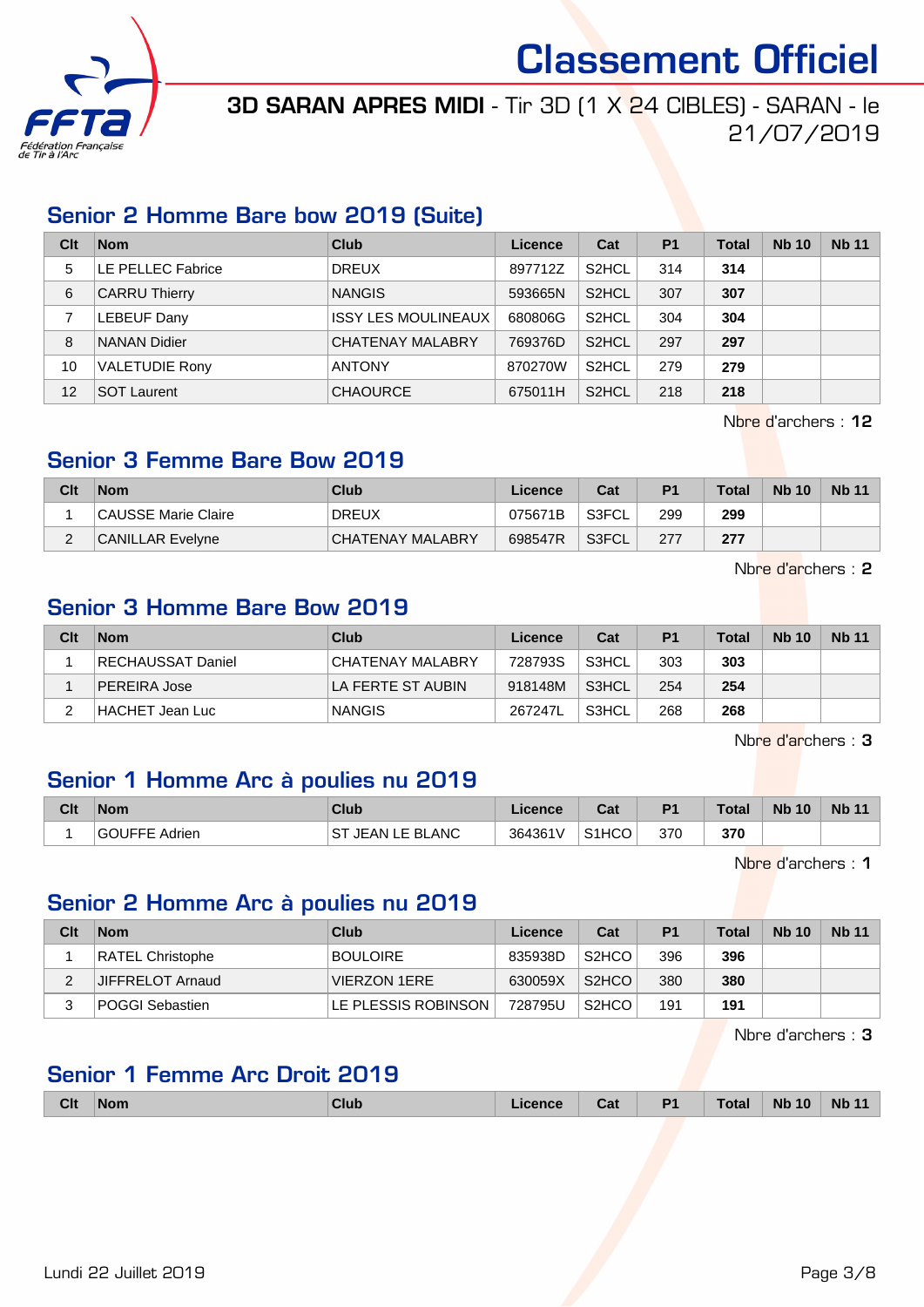

## 3D SARAN APRES MIDI - Tir 3D (1 X 24 CIBLES) - SARAN - le 21/07/2019

#### Senior 1 Femme Arc Droit 2019 (Suite)

| Clt | <b>Nom</b>                | <b>Club</b>        | Licence | ่∩ำง<br>ua.                    | P <sub>1</sub> | <b>Total</b> | <b>Nb 10</b> | <b>Nb 11</b> |
|-----|---------------------------|--------------------|---------|--------------------------------|----------------|--------------|--------------|--------------|
|     | Blanche<br><b>CLEMENT</b> | <b>CHATEAUROUX</b> | 933234K | S <sub>1</sub> F <sub>AD</sub> | 137            | 4 2 7<br>131 |              |              |

Nbre d'archers : 1

## Senior 1 Homme Arc Droit 2019

| Clt | <b>Nom</b>             | Club                  | Licence | Cat                | P <sub>1</sub> | <b>Total</b> | <b>Nb 10</b> | <b>Nb 11</b> |
|-----|------------------------|-----------------------|---------|--------------------|----------------|--------------|--------------|--------------|
|     | <b>SOHIER Ghislain</b> | AMILLY J3 ARC         | 645963J | S <sub>1</sub> HAD | 286            | 286          |              |              |
|     | <b>FRANCOIS Jeremy</b> | <b>DRAVEIL SENART</b> | 605563W | S <sub>1</sub> HAD | 205            | 205          |              |              |
| っ   | <b>PROSNIER Loic</b>   | LE PLESSIS ROBINSON   | 634160E | S <sub>1</sub> HAD | 168            | 168          |              |              |

Nbre d'archers : 3

## Senior 2 Femme Arc Droit 2019

| Clt            | <b>Nom</b>               | <b>Club</b>                  | <b>Licence</b> | Cat                | <b>P1</b> | <b>Total</b> | <b>Nb 10</b> | <b>Nb 11</b> |
|----------------|--------------------------|------------------------------|----------------|--------------------|-----------|--------------|--------------|--------------|
|                | <b>MARTIN Carole</b>     | <b>BELLEGARDE LA ROSE</b>    | 910640B        | S <sub>2</sub> FAD | 225       | 225          |              |              |
| $\overline{2}$ | <b>LAFITEAU Fabienne</b> | <b>SURZUR</b>                | 383580K        | S <sub>2</sub> FAD | 221       | 221          |              |              |
| $\overline{c}$ | <b>VASSEUR Beatrice</b>  | ST JEAN LE BLANC             | 685280V        | S <sub>2</sub> FAD | 208       | 208          |              | 3            |
| 3              | <b>DUCREUX Sylvie</b>    | LE PLESSIS ROBINSON          | 747633V        | S <sub>2</sub> FAD | 208       | 208          |              | 10           |
| 5              | <b>MOREAU Catherine</b>  | <b>CHAMBRAY LES</b><br>TOURS | 908411D        | S <sub>2</sub> FAD | 166       | 166          |              |              |
| 6              | <b>MOTTON Frederique</b> | <b>CHIRAC</b>                | 971947P        | S <sub>2</sub> FAD | 159       | 159          |              |              |
|                | <b>GOES Sandrine</b>     | <b>ANTONY</b>                | 958660X        | S <sub>2</sub> FAD | 138       | 138          |              |              |

Nbre d'archers : 7

## Senior 2 Homme Arc Droit 2019

| Clt             | <b>Nom</b>              | <b>Club</b>                              | Licence | Cat                | <b>P1</b> | <b>Total</b> | <b>Nb 10</b> | <b>Nb 11</b> |
|-----------------|-------------------------|------------------------------------------|---------|--------------------|-----------|--------------|--------------|--------------|
| 1               | <b>MOREAU Francis</b>   | <b>SIGLOY</b>                            | 788247R | S <sub>2</sub> HAD | 349       | 349          |              |              |
| 2               | RASPAIL Didier          | LE PLESSIS ROBINSON                      | 787562W | S2HAD              | 289       | 289          |              |              |
| 2               | <b>MENEAU Gilles</b>    | <b>BELLEGARDE LA ROSE</b>                | 722258N | S2HAD              | 241       | 241          |              |              |
| 3               | <b>HENRIQUES Paolo</b>  | <b>LES ARCHERS DU</b><br>CHÂTEAU DE SUCY | 857453P | S2HAD              | 287       | 287          |              |              |
| 3               | <b>CLANET Alain</b>     | <b>INGRE</b>                             | 613852F | S2HAD              | 180       | 180          |              |              |
| $\overline{4}$  | <b>LUCAS Laurent</b>    | <b>BOIS D'ARCY</b>                       | 394012Z | S2HAD              | 247       | 247          |              |              |
| 6               | <b>MERVEILLIE Alain</b> | <b>PARIS ASRTL</b>                       | 286276V | S2HAD              | 221       | 221          |              |              |
| $\overline{7}$  | DOAN HUU Alain          | CHATENAY MALABRY                         | 887698P | S2HAD              | 202       | 202          |              |              |
| 8               | <b>TRIPET Jose</b>      | ISSY LES MOULINEAUX                      | 095687H | S <sub>2</sub> HAD | 198       | 198          |              |              |
| 9               | <b>DELORME Pascal</b>   | CHATEAUROUX                              | 424157R | S <sub>2</sub> HAD | 195       | 195          |              |              |
| 11              | <b>LEMOGNE Pierre</b>   | <b>PARIS ASRTL</b>                       | 880446G | S2HAD              | 175       | 175          |              |              |
| 12 <sup>2</sup> | TOUSSENEL Jean-Daniel   | <b>PARIS ASRTL</b>                       | 810373R | S <sub>2</sub> HAD | 171       | 171          |              |              |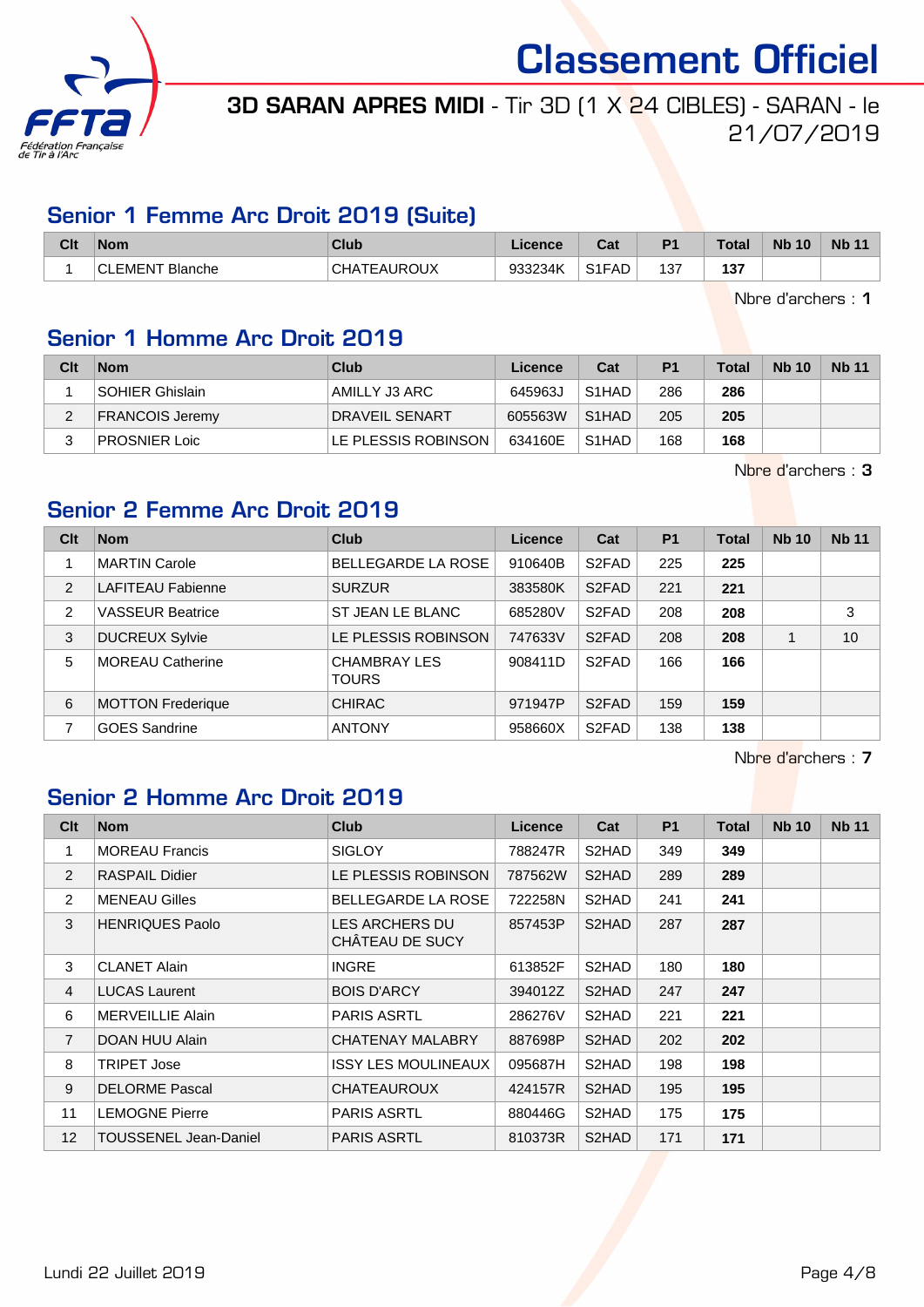

## 3D SARAN APRES MIDI - Tir 3D (1 X 24 CIBLES) - SARAN - le 21/07/2019

#### Senior 2 Homme Arc Droit 2019 (Suite)

| Clt | <b>Nom</b>            | Club                 | Licence | Cat                | P <sub>1</sub> | <b>Total</b> | <b>Nb 10</b> | <b>Nb 11</b> |
|-----|-----------------------|----------------------|---------|--------------------|----------------|--------------|--------------|--------------|
| 13  | MONIN Eric            | ILE PLESSIS ROBINSON | 959200J | S <sub>2</sub> HAD | 160            | 160          |              |              |
| 14  | CRIBLEZ Pierre Alexis | SAINT VRAIN          | 820103S | S <sub>2</sub> HAD | 148            | 148          |              |              |
| 15  | ESTEVE Jean-Francois  | IISSY LES MOULINEAUX | 924492H | S <sub>2</sub> HAD | 136            | 136          |              |              |

Nbre d'archers : 15

#### Senior 3 Femme Arc Droit 2019

| Clt | <b>Nom</b>             | Club             | Licence | Cat   | P <sub>1</sub> | <b>Total</b> | <b>Nb 10</b> | <b>Nb 11</b> |
|-----|------------------------|------------------|---------|-------|----------------|--------------|--------------|--------------|
|     | <b>BRETON Mireille</b> | ST JEAN LE BLANC | 463635B | S3FAD | 174            | 174          |              |              |
| ົ   | <b>BECKER Sylvie</b>   | <b>LISSES</b>    | 682358U | S3FAD | 173            | 173          |              |              |
|     | SIMON Annick           | CHATENAY MALABRY | 772804E | S3FAD | 167            | 167          |              |              |

Nbre d'archers : 3

#### Senior 3 Homme Arc Droit 2019

| Clt | <b>Nom</b>                | <b>Club</b>                   | Licence | Cat   | <b>P1</b> | Total | <b>Nb 10</b> | <b>Nb 11</b> |
|-----|---------------------------|-------------------------------|---------|-------|-----------|-------|--------------|--------------|
|     | <b>GROS Jean Gabriel</b>  | <b>ANTONY</b>                 | 794199K | S3HAD | 302       | 302   |              |              |
|     | <b>BLANCHARD Gilles</b>   | <b>INGRE</b>                  | 720502E | S3HAD | 198       | 198   |              |              |
| 2   | <b>LAFITEAU Gilles</b>    | <b>SURZUR</b>                 | 353484X | S3HAD | 256       | 256   |              |              |
| 2   | RENOUARD Jean-Michel      | <b>INGRE</b>                  | 593735P | S3HAD | 163       | 163   |              |              |
| 3   | <b>MOTTON Serge</b>       | <b>CHIRAC</b>                 | 238802T | S3HAD | 252       | 252   |              |              |
| 4   | <b>BRAVIN Raoul</b>       | SAULX LES<br><b>CHARTREUX</b> | 715851Z | S3HAD | 250       | 250   |              |              |
| 5   | <b>BECKER Patrice</b>     | <b>LISSES</b>                 | 653831L | S3HAD | 235       | 235   |              |              |
| 6   | <b>BERTOLOTTI Patrice</b> | <b>DRAVEIL SENART</b>         | 323046M | S3HAD | 221       | 221   |              |              |
| 8   | SOUCHAUD Jean Pierre      | <b>VAUJOURS</b>               | 843370G | S3HAD | 165       | 165   |              |              |

Nbre d'archers : 9

### Cadet Femme Arc Libre 2019

| Clt | <b>Nom</b>    | <b>Club</b>    | .icence | Cat           | D <sub>4</sub> | Total | <b>Nb</b><br>10 | <b>Nb 11</b> |
|-----|---------------|----------------|---------|---------------|----------------|-------|-----------------|--------------|
|     | RЛ.<br>Jriane | ET<br>"VALLE . | 804545F | ---<br>◡<br>- | 452            | 452   |                 |              |

Nbre d'archers : 1

#### Cadet Homme Arc Libre 2019

| Clt | <b>Nom</b>                 | Club                   | Licence | Cat         | P <sub>1</sub> | <b>Total</b> | <b>Nb 10</b> | <b>Nb 11</b> |
|-----|----------------------------|------------------------|---------|-------------|----------------|--------------|--------------|--------------|
|     | NANAN Maxime               | CHATENAY MALABRY       | 859960P | <b>CHTL</b> | 476            | 476          |              |              |
|     | <b>PICARD PAYS Antonin</b> | <b>VARENNES CHANGY</b> | 867247K | CHTL        | 376            | 376          |              |              |
|     | GRIMOIN Pierre Edouard     | AVORD                  | 828093B | <b>CHTL</b> | 456            | 456          |              |              |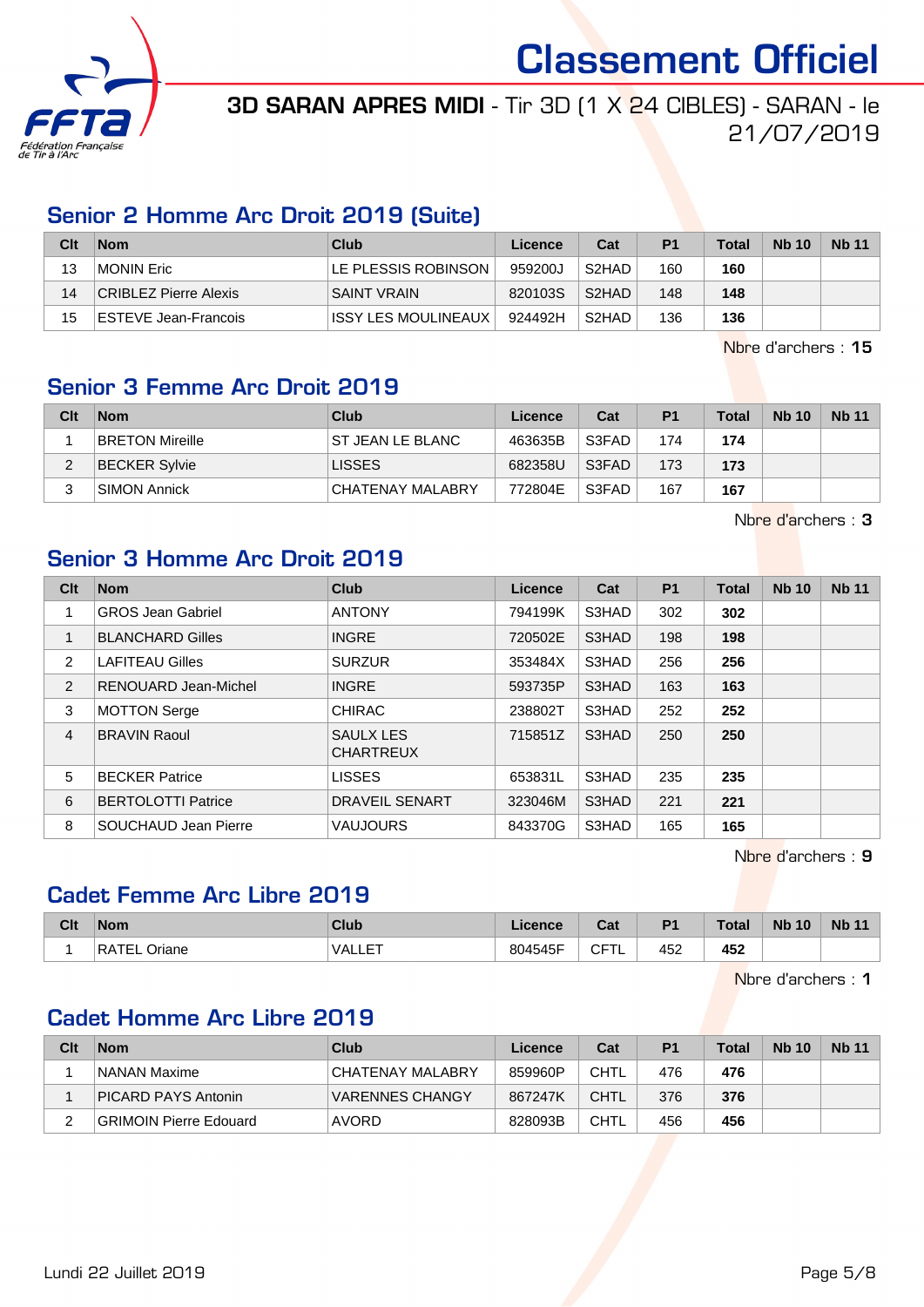

## 3D SARAN APRES MIDI - Tir 3D (1 X 24 CIBLES) - SARAN - le 21/07/2019

#### Cadet Homme Arc Libre 2019 (Suite)

| Clt | <b>Nom</b>                | Club      | Licence | <b>Dol</b><br>ual | P <sub>1</sub> | Гotal | <b>N<sub>b</sub></b><br>10 <sup>°</sup> | <b>N<sub>b</sub></b> |
|-----|---------------------------|-----------|---------|-------------------|----------------|-------|-----------------------------------------|----------------------|
|     | <b>BE</b><br>ONF<br>_oic. | LES BAINS | 838706M | <b>CHT</b>        | 345            | 345   |                                         |                      |

Nbre d'archers : 4

#### Junior Femme Arc Libre 2019

| Clt | <b>Nom</b>               | Club                  | <b>Cence</b> | $R_{\rm{eff}}$<br>ua | D <sub>4</sub> | <b>Total</b> | <b>N<sub>b</sub></b><br>10 | <b>Nb 11</b> |
|-----|--------------------------|-----------------------|--------------|----------------------|----------------|--------------|----------------------------|--------------|
|     | Camille<br><b>MONCHY</b> | D'ARCY<br><b>BOIS</b> | 9308281      | JF <sup>+</sup><br>- | 352            | 352          |                            |              |

Nbre d'archers : 1

#### Junior Homme Arc Libre 2019

| Clt | <b>Nom</b>      | Club                   | Licence | Cat         | P <sub>1</sub> | <b>Total</b> | <b>Nb 10</b> | <b>Nb 11</b> |
|-----|-----------------|------------------------|---------|-------------|----------------|--------------|--------------|--------------|
|     | LEROUX Emmanuel | <b>DINAN</b>           | 811964V | JHTL        | 475            | 475          |              |              |
|     | COUSTHAM Lilian | <b>SULLY SUR LOIRE</b> | 734272X | <b>JHTL</b> | 444            | 444          |              |              |

Nbre d'archers : 2

### Senior 1 Homme Arc Libre 2019

| Clt | <b>Nom</b>               | Club                           | Licence | Cat                | <b>P1</b> | Total | <b>Nb 10</b> | <b>Nb 11</b> |
|-----|--------------------------|--------------------------------|---------|--------------------|-----------|-------|--------------|--------------|
|     | <b>LEROUX Brice</b>      | <b>DINAN</b>                   | 836413V | S <sub>1</sub> HTL | 483       | 483   |              |              |
|     | <b>GUESNET Guillaume</b> | NEUVILLE AUX BOIS              | 886886G | S <sub>1</sub> HTL | 441       | 441   |              |              |
| 2   | <b>MERCIER Florian</b>   | MONTLOUIS-SUR-<br><b>LOIRE</b> | 677394Y | S <sub>1</sub> HTL | 478       | 478   |              |              |
| 3   | <b>BRAULT Thomas</b>     | <b>DRAVEIL SENART</b>          | 337165J | S <sub>1</sub> HTL | 459       | 459   |              |              |
| 5   | <b>RENAUD Matthieu</b>   | LISSES                         | 836887K | S <sub>1</sub> HTL | 323       | 323   |              |              |

Nbre d'archers : 5

## Senior 2 Femme Arc Libre 2019

| Clt            | <b>Nom</b>                 | Club                    | Licence | Cat                | P <sub>1</sub> | Total | <b>Nb 10</b> | <b>Nb 11</b> |
|----------------|----------------------------|-------------------------|---------|--------------------|----------------|-------|--------------|--------------|
|                | <b>LEROUX Nathalie</b>     | <b>SAUMUR</b>           | 836416Y | S <sub>2</sub> FTL | 446            | 446   |              |              |
| $\overline{2}$ | DOAN HUU Noriko            | <b>CHATENAY MALABRY</b> | 887701T | S <sub>2</sub> FTL | 413            | 413   |              |              |
| 3              | <b>FILLON Sibille</b>      | <b>CHEVREUSE</b>        | 656880A | S <sub>2</sub> FTL | 399            | 399   |              |              |
| 4              | <b>TOURNOIS Valerie</b>    | <b>ANTONY</b>           | 809301A | S <sub>2</sub> FTL | 381            | 381   |              |              |
| 5              | <b>CHAUVIN Marie-Laure</b> | <b>CHATENAY MALABRY</b> | 915775H | S <sub>2</sub> FTL | 303            | 303   |              |              |
| 6              | <b>CARRU Veronique</b>     | <b>NANGIS</b>           | 593667R | S <sub>2</sub> FTL | 296            | 296   |              |              |

Nbre d'archers : 6

## Senior 2 Homme Arc Libre 2019

| <b>Clt</b> | <b>Nom</b> | <b>Club</b> | icence | Cat | P <sub>1</sub><br>. . | <b>Total</b> | 10<br><b>N<sub>b</sub></b> | <b>N<sub>b</sub></b><br>AA |
|------------|------------|-------------|--------|-----|-----------------------|--------------|----------------------------|----------------------------|
|            |            |             |        |     |                       |              |                            |                            |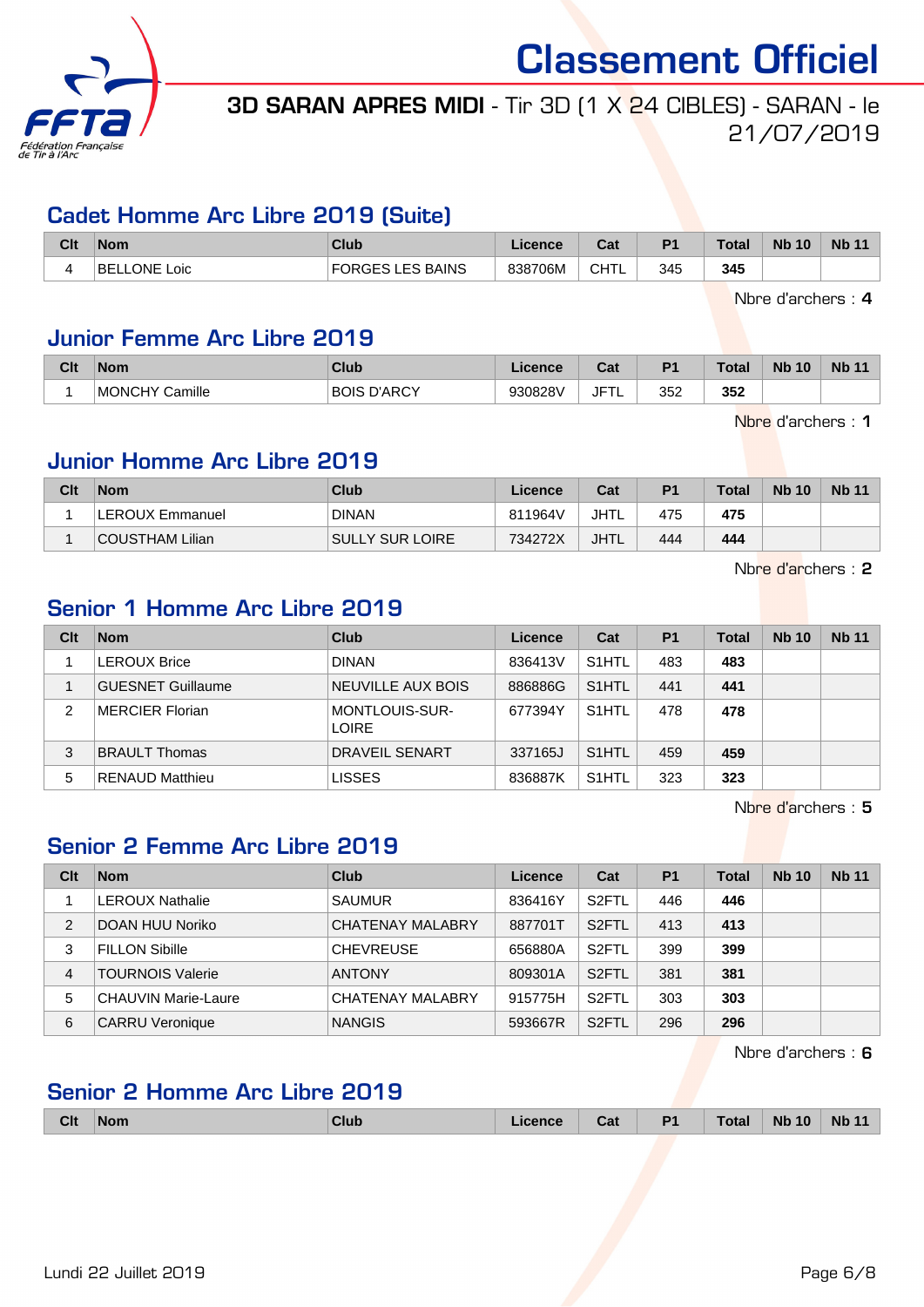

3D SARAN APRES MIDI - Tir 3D (1 X 24 CIBLES) - SARAN - le 21/07/2019

#### Senior 2 Homme Arc Libre 2019 (Suite)

| Clt            | <b>Nom</b>              | <b>Club</b>                         | Licence | Cat                | <b>P1</b> | <b>Total</b> | <b>Nb 10</b> | <b>Nb 11</b> |
|----------------|-------------------------|-------------------------------------|---------|--------------------|-----------|--------------|--------------|--------------|
| 1              | <b>HENOUX Arnaud</b>    | <b>ISSY LES MOULINEAUX</b>          | 221952C | S <sub>2</sub> HTL | 486       | 486          |              |              |
| 1              | <b>THION Arnaud</b>     | <b>BELLEGARDE LA ROSE</b>           | 722249D | S <sub>2</sub> HTL | 478       | 478          |              |              |
| 2              | JOYEUX Alain            | <b>AVORD</b>                        | 333014X | S <sub>2</sub> HTL | 485       | 485          |              |              |
| 2              | DA RIN Michel           | <b>SULLY SUR LOIRE</b>              | 315300T | S <sub>2</sub> HTL | 432       | 432          |              |              |
| 3              | <b>BERGERA Nicolas</b>  | <b>SULLY SUR LOIRE</b>              | 792410R | S <sub>2</sub> HTL | 412       | 412          |              |              |
| $\overline{4}$ | <b>CVEJIC Alexandre</b> | <b>DRAVEIL SENART</b>               | 877737M | S <sub>2</sub> HTL | 474       | 474          |              |              |
| 4              | <b>RIVIERRE</b> Jerome  | NEUVILLE AUX BOIS                   | 957269K | S <sub>2</sub> HTL | 252       | 252          |              |              |
| 5              | <b>PLESSIS Laurent</b>  | NEUVILLE AUX BOIS                   | 957761V | S <sub>2</sub> HTL | 202       | 202          |              |              |
| 6              | <b>MOREAU Marc</b>      | <b>CHAMBRAY LES</b><br><b>TOURS</b> | 750604Z | S <sub>2</sub> HTL | 431       | 431          |              |              |
| $\overline{7}$ | <b>LEROUX Guy</b>       | <b>GUICHEN</b>                      | 836419B | S <sub>2</sub> HTL | 425       | 425          |              |              |
| 9              | <b>GARCIA Jorge</b>     | <b>BOIS D'ARCY</b>                  | 871207P | S2HTL              | 389       | 389          |              |              |

Nbre d'archers : 11

#### Senior 3 Homme Arc Libre 2019

| Clt | <b>Nom</b>        | Club              | Licence | Cat      | P <sub>1</sub> | <b>Total</b> | <b>Nb 10</b> | <b>Nb 11</b> |
|-----|-------------------|-------------------|---------|----------|----------------|--------------|--------------|--------------|
|     | SAUBION Dominique | <b>ANTONY</b>     | 433694G | S3HTL    | 458            | 458          |              |              |
| -   | BARKUSKY Michel   | <b>MARCOUSSIS</b> | 314081T | ` S3HTL. | 440            | 440          |              |              |

Nbre d'archers : 2

#### Senior 1 Femme Arc Chasse 2019

| Clt | <b>Nom</b>              | Club                 | cence           | $R_{\rm{eff}}$<br>ua | D <sub>1</sub> | <b>Total</b> | <b>N<sub>b</sub></b><br>10 | <b>Nb 11</b> |
|-----|-------------------------|----------------------|-----------------|----------------------|----------------|--------------|----------------------------|--------------|
|     | PEIGNE<br>.√E Alexandra | SENART<br>DRA<br>/EⅡ | 011310V<br>34O. | S1FAC                | 170            | 170<br>__    |                            |              |

Nbre d'archers : 1

#### Senior 1 Homme Arc Chasse 2019

| Clt | <b>Nom</b>       | Club              | Licence | Cat                            | P <sub>1</sub> | <b>Total</b> | <b>Nb 10</b> | <b>Nb 11</b> |
|-----|------------------|-------------------|---------|--------------------------------|----------------|--------------|--------------|--------------|
|     | CHARLES Camille_ | <b>BOULOIRE</b>   | 761524U | S <sub>1</sub> HAC             | 250            | 250          |              |              |
|     | JAMBUT Sebastien | NEUVILLE AUX BOIS | 837345H | S <sub>1</sub> H <sub>AC</sub> | 228            | 228          |              |              |

Nbre d'archers : 2

### Senior 2 Femme Arc Chasse 2019

| Clt | <b>Nom</b>                 | Club             | Licence | Cat                | P <sub>1</sub> | Total | <b>Nb 10</b> | <b>Nb 11</b> |
|-----|----------------------------|------------------|---------|--------------------|----------------|-------|--------------|--------------|
|     | <b>PLANTIVEAU Isabelle</b> | CHATENAY MALABRY | 810635A | S2FAC              | 240            | 240   |              |              |
|     | RECHAUSSAT Evelyne         | CHATENAY MALABRY | 835622K | S <sub>2</sub> FAC | 196            | 196   |              |              |

Nbre d'archers : 2